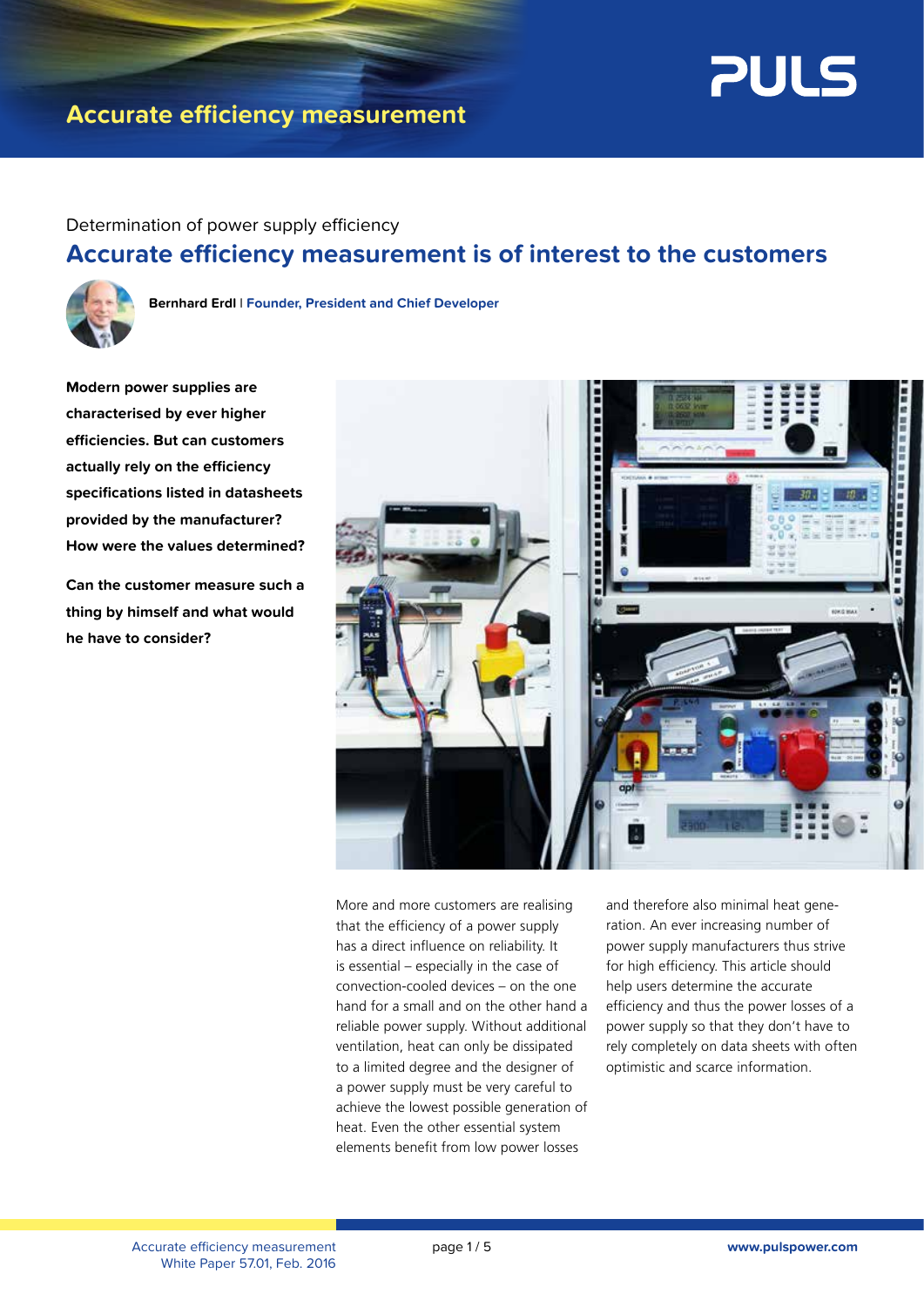

The following **five recommendations** should be given highest priority when measuring efficiency and have proved to be indispensable in practice. They are explained in more detail in this paper.

- Use **precision meters**: If possible, power analysers or highly accurate wattmeters
- **Ensure proper cabling** when setting up the measurement and that you are measuring the correct voltage
- **When taking AC measurements.** always use an **electronic AC source** if available
- **Avoid EMC interference** from the device under test
- Consider **temperature** and **time influences**

### **Minimum efficiency changes produce plenty of influence on no-load losses**

Efficiency is a figure that helps one carry out a proper comparison of different power supplies. However, system designers and users of power supplies are even more interested in the heat which remains in the power supply – i.e. the power losses. Since these power losses cannot be electrically measured in a direct manner, one can only consider the difference between input and output power.

Nowadays, efficiency values lie at around 95% – this corresponds to a loss of 5%. However small measurement errors in the input and output power lead to large errors when calculating power loss: If there is a measurement error of just 0.5%, i.e. a total of 1%, the power loss calculation would be wrong by 20%. *(See diagram 1)*

It is also important to keep in mind that seemingly small differences in efficiency mean a big difference in power losses. The values for modern power supplies lie between 92 and 95%. The user might have the impression that one or two percent of difference wouldn't play a big role. However, this is a misconception. Because it is not the absolute value of efficiency but rather the difference from the ideal value of 100% what matters most.

An example for well-comparable power supplies with 48V / 5A output: The PULS QS10 introduced in 2005 has an efficiency of 92.0%. 10 years later, the PULS CP10 is available with an efficiency of 95.5%. At first glance, the difference of ", just"  $3.5\neg$  % doesn't seem to be a big improvement. However, the power losses of the CP10 have been reduced by 41% when compared to the QS10 model.

This means that at high efficiencies, even small increases produce a significant reduction in no-load losses. With increasing efficiencies, measurement accuracy keeps gaining importance, as otherwise it would be impossible to determine noload losses properly.

### **Determining efficiency accurately and avoiding errors**

The closer the developer gets to that perfect efficiency of 100%, the harder it becomes to measure accurately. Absolute measurement precision is therefore essential to give an accurate statement about no-load losses in a power supply. However, many errors could be avoided by good preparation and professional measurement. The most common sources of error are:

- Incorrect measurement principle due to unsuitable meters
- **Inaccurate meters**
- Faulty measurement setup
- Neglecting environmental conditions

A whitepaper about the topic, titled "Accurate Efficiency Measurements", is currently in its final stages. This was prepared by the Technical Comittee of the European Power Supply Manufacturers Association (EPSMA, www.epsma.org), and above all by the members PULS, Artesyn Embedded Power and Efore.



*diagram 1: Impact of a 1% measurement error on the change in no-load losses with increasing efficiency.*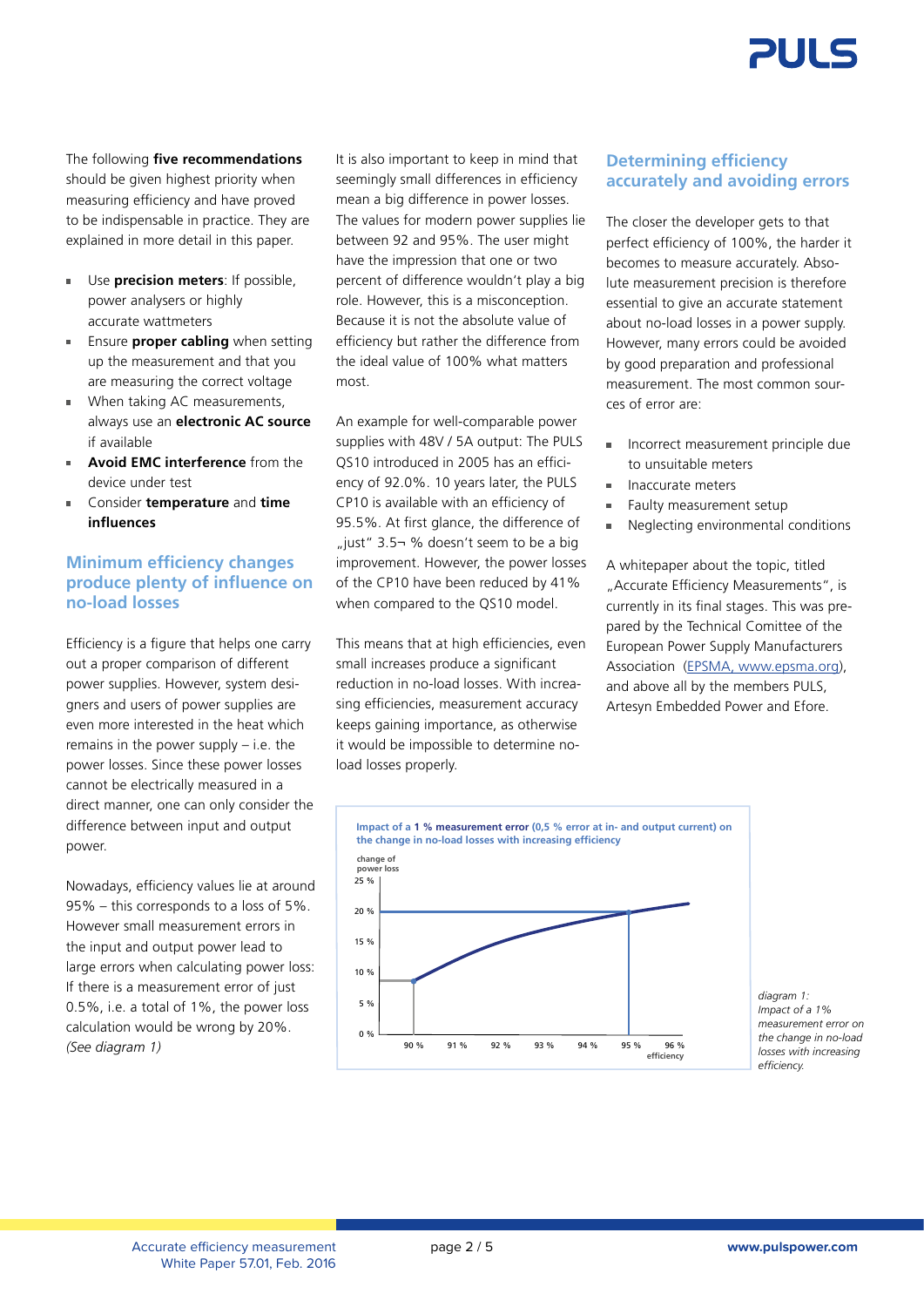

#### **Multimeter, wattmeter or power analyser – which is the (measurement) tool of choice?**

There are a number of measuring instruments which are used for the determination of efficiency. Nevertheless, the measurement tolerances and the capabilities of measuring instruments in measuring various signals (AC or DC) varies considerably.

**Multimeter**: Accurate multimeters do a great job measuring the voltage and current of purely DC inputs and outputs. The voltage can be measured with high precision directly at the input and output of the power supply. Many multimeters also have built-in ability to measure current, but this is usually too inaccurate (inaccuracy of 1% or more) or it does not have sufficient measuring range (usually limited to 10A). Instead, the current should be measured by highprecision shunt resistors with 0.01% tolerance. However the non-synchronous detection of values can be problematic because it leads to errors if fluctuating conditions are present.

**Data loggers** are even better for DC measurements. They consist of a single, usually highly accurate meter, which is used several times by multiplexing. In the same measuring range, the errors even cancel off each other and all values can be promptly recorded and evaluated quickly with a spreadsheet.

However, **AC input power** cannot be measured with multimeters or data loggers. It is a common mistake to assume that it is sufficient to measure the true RMS of the current and voltage and to multiply the two values to determine the input power. This calculation, however, determines the apparent power and not the real power which is crucial for the power losses. The measurement of AC

input power, even with True RMS multimeters, thus gives incorrect measurements and is an absolute no-go!

**Wattmeters**: Watt meters are used for measuring AC signals and follow the right principle. The instantaneous values of current and voltage are multiplied and a mean value is calculated from these products – this corresponds to the physical definition of performance. However, most simple wattmeters have a high measurement inaccuracy (around 1%). Moreover, frequently changing input or output currents (AC input, varying output load) cause additional measuring errors. Fluctuating values are thus difficult to interpret. Generally, only high-precision wattmeters should be used when measuring efficiency.

**Power analyser**: PULS uses power analysers to measure the efficiency of its power supplies. (See image 1) The advantages of this are the high basic accuracy of 0.02%, the correct measuring of active power, the simultaneous and thus synchronous measuring of input and output, and the direct display of power losses and efficiency. The downside of this method of measuring is the high purchase price involved. Nevertheless, the power analyser is the tool of choice for the accurate determination of efficiency.



*The efficiency of PULS switch-mode power supplies is measured with ultra-modern power analysers.*

### **Avoiding mistakes in the measurement setup**

A precise and expensive power analyser may however not provide accurate results if mistakes were made during the measurement setup.

**Correct wiring**: All power losses that do not come from the device under test are not allowed to be included in the measurement! This is the main principle, when it comes to correct wiring in the measurement setup. Because every cable and every contact resistance causes additional power losses that may distort the measurement results. A proper four-pole measurement (Kelvin measurement) must have separate cables for the measurement of current and voltage. *(See image 2)*



*image 2:*

*It is imperative to have the correct wiring. A proper four-pole measurement (Kelvin measurement) must have separate cables for the measurement of current and voltage.*

**Voltage source**: Simple DC voltage supplies are sufficient for switch-mode power supplies with DC-input. For AC measurements, it is important to know that the internal resistance of the voltage source influences the measurement through the curve shape of the mains sine. In a 240W power supply without PFC, a difference of 0.4% was measured between the soft power from an isolating regulating transformer and the hard power from an electronic AC source. This gives the most reproducible values and is therefore preferable.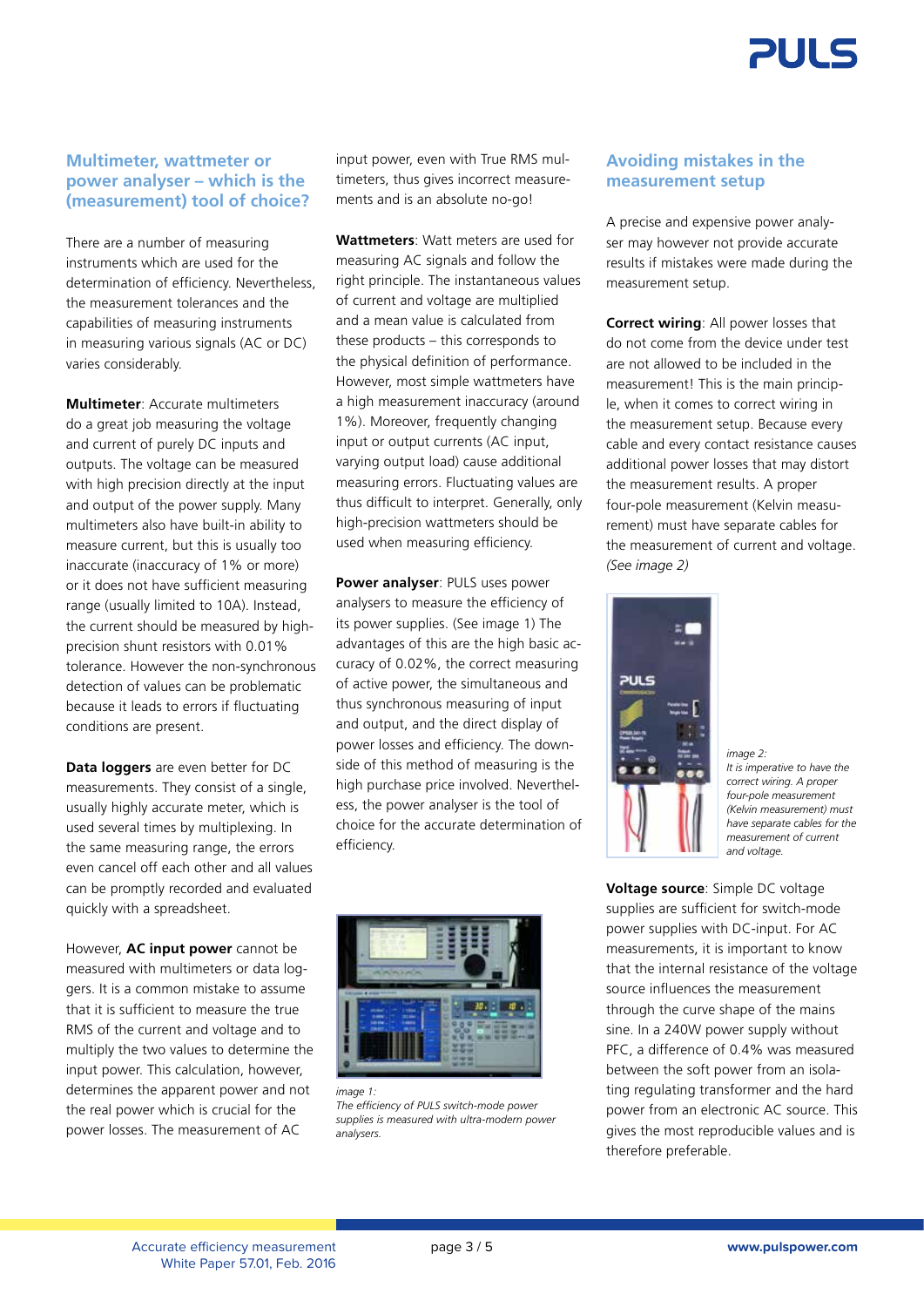

**Loads**: Not only the power source, but also the used load must be stable and reproducible. The loads from power resistors are problematic because they don't draw a constant current. However, electronic loads represent a defined and reproducible load of the device under test and even fluctuating transition resistances do not alter the current.

**EMC interferences**: Unshielded power supplies in the prototype stage can interfere with meters and/or can cause loads to fluctuate. One should accept no signals with HF interference from meters. Additional filters, mostly inductors in the input lines, prevent these problems. One should not allow power losses to flow into the measurement. There should be no problems with clean, radio interference-suppressed power supplies.

#### **Taking environmental conditions into consideration**

In respect to environmental conditions, temperature plays a decisive role, because the power losses from a power supply are temperature dependent. The temperature of the components in a power supply is a crucial factor. The component temperature is the sum of ambient temperature and self-heating.

**Temperature**: The various components in the power supply react differently to temperature. In some essential elements, an increase in temperature results in a reduction of power losses, and in other components it increase them. The NTCs used for limiting the input inrush current have a strong influence. Power supplies with such components have less power losses when running and in higher ambient temperatures (negative temperature coefficient), because at higher temperatures the increase of power loss is outweighed again by other essential

elements. *(See diagram 2)* Devices with active input inrush current limiter display a more stable temperature behaviour. Here there is only a small increase in power loss from temperature. *(See diagram 3)*

When taking any efficiency measurement, the running time and the ambient temperature should be documented so that the results remain traceable.

**Altitude and air pressure**: Since cooling is done by air, the air pressure has an influence on self-heating. PULS has calculated how much additional heat is generated by components at a higher altitude: by approx.  $+10$  °C at an altitude of 2,000 m above sea level and approx. + 20 °C at 4,000 m. Humidity plays only a very minor role and can be neglected. Sample distributions: Each component has tolerances and therefore not every



*diagram 2:*

*Due to the NTC, efficiency is highly dependent on time and temperature.*



*diagram 3:*

*The active input inrush current limiter without NTC gives an efficiency that is less time and temperature dependent.*